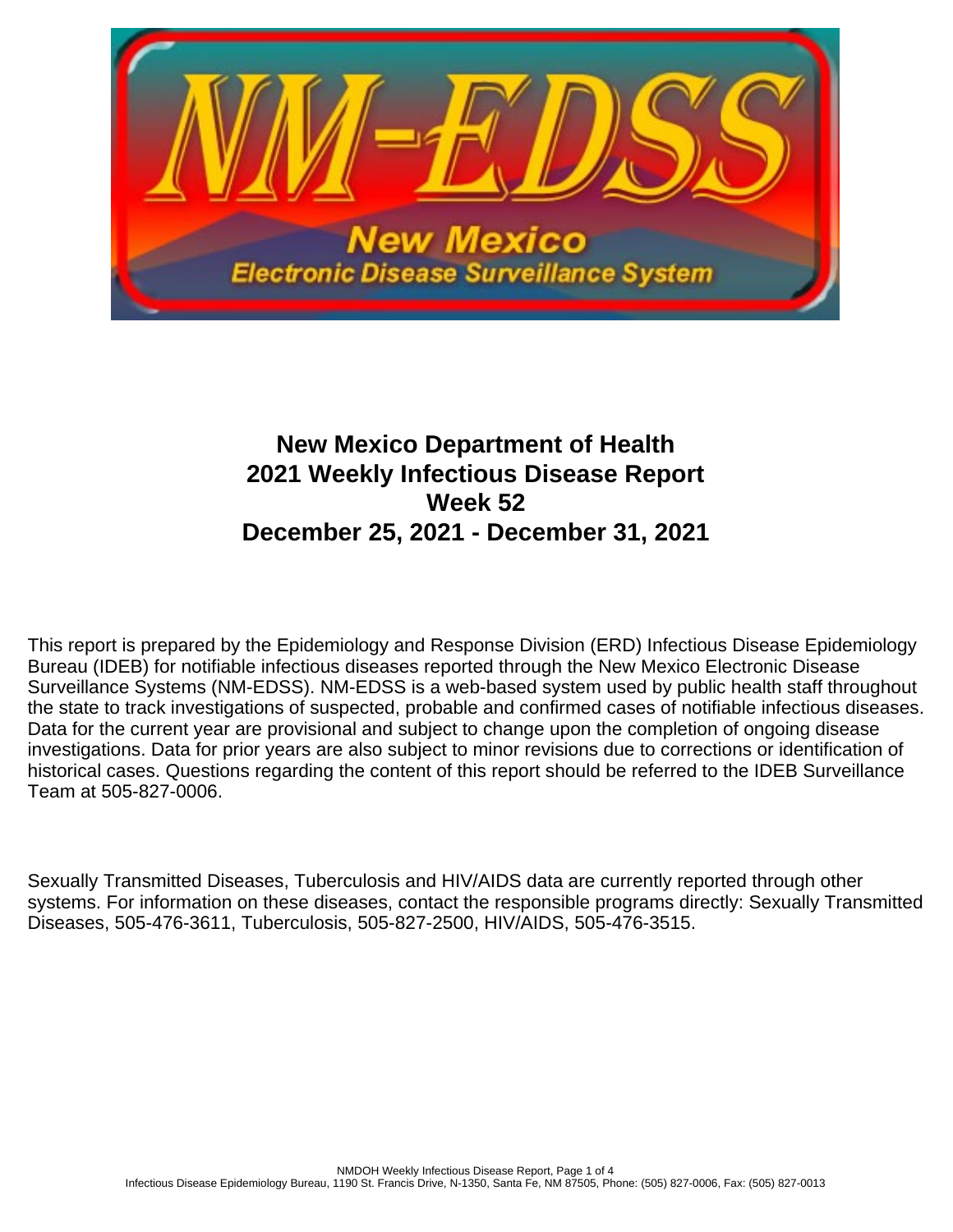## **Monthly Trends for Selected Notifiable Infectious Diseases As of December 31, 2021**

Includes probable and confirmed cases only.

Data for the current year are provisional and may change significantly upon the completion of ongoing investigations. Data for prior years are also subject to minor revisions due to corrections or identification of historical cases.

#### **Number of Reported Cases of Campylobacteriosis by Month**



2021 --- Average, last 5 years





 **Number of Reported Cases of Pertussis by Month**

Number of Reported cases

Number of Reported cases

 $0 -$ 

20

40

60

80

100

2021 --- Average, last 5 years

Month Jan Feb Mar Apr May Jun Jul Aug Sep Oct Nov Dec





2021 --- Average, last 5 years







 **Number of Reported Cases of Shiga toxin-producing E. coli by Month**

NMDOH Weekly Infectious Disease Report, Page 2 of 4<br>Infectious Disease Epidemiology Bureau, 1190 St. Francis Drive, N-1350, Santa Fe, NM 87505, Phone: (505) 827-0006, Fax: (505) 827-0013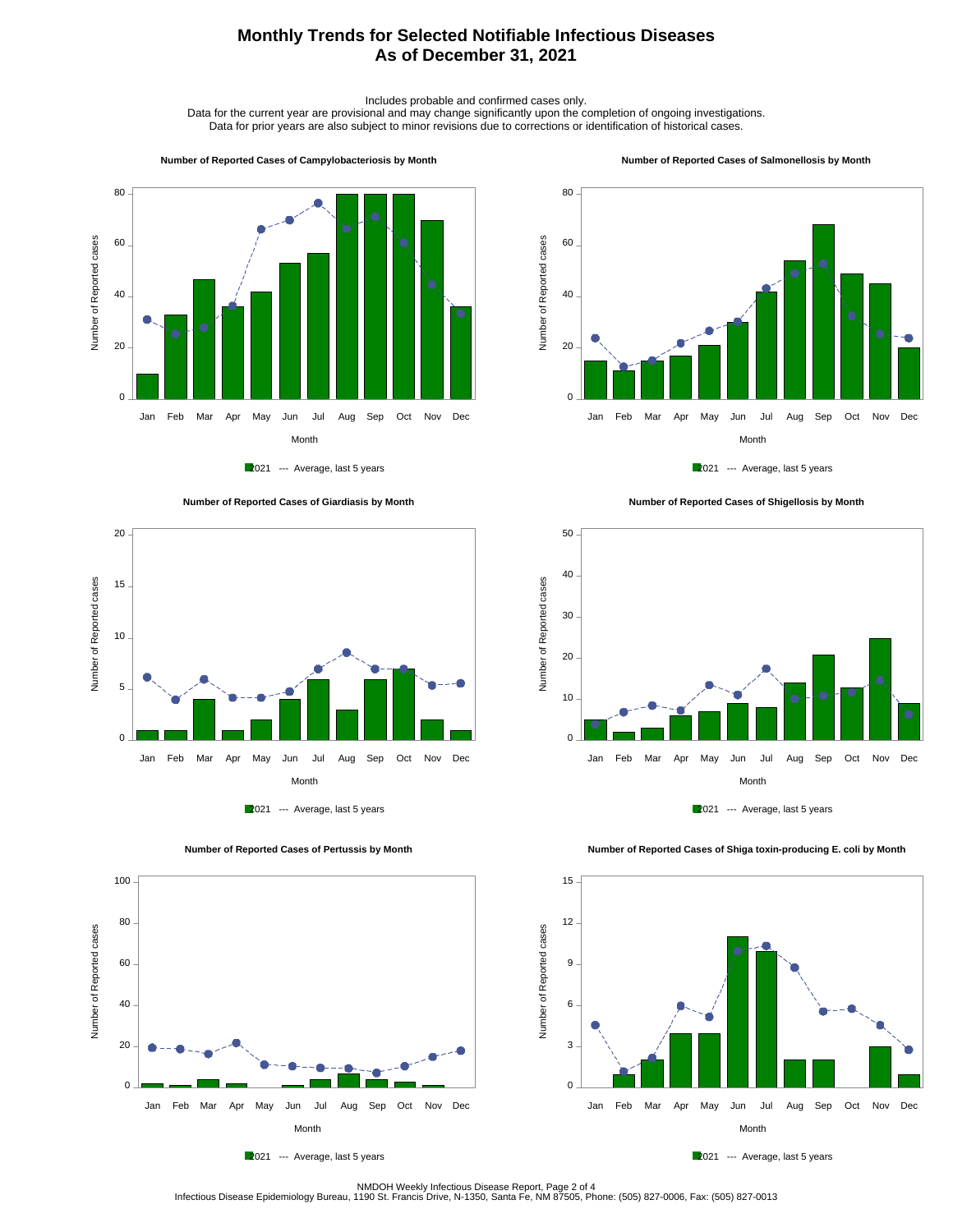## **Summary of Notifiable Infectious Diseases Reported to the New Mexico Electronic Disease Surveillance System (NM-EDSS) As of December 31, 2021**

Includes probable and confirmed cases only.<br>Data for the current year are provisional and may change significantly upon the completion of ongoing investigations.<br>Data for prior years are also subject to minor revisions due

| Condition                                         | <b>This</b><br>week | 5-year<br>weekly<br>average | Week<br>diff | Last 4<br>weeks | 5-year<br>4-week<br>average | Last 4<br>weeks<br>diff | <b>YTD</b><br>2021      | 5-year<br>ÝTD<br>average | <b>YTD</b><br>diff | Total<br>2020 | Total<br>2019  |
|---------------------------------------------------|---------------------|-----------------------------|--------------|-----------------|-----------------------------|-------------------------|-------------------------|--------------------------|--------------------|---------------|----------------|
| 2019 Corona Virus                                 | 8262                | 2068                        | 6194         | 29110           | 9206                        | 19904                   | 201902                  | 29898                    | 172004             | 149489        | 0              |
| Acute flaccid myelitis                            | 0                   | $\pmb{0}$                   | $\mathsf 0$  | $\pmb{0}$       | $\mathsf 0$                 | $\mathsf 0$             | $\pmb{0}$               | $\mathbf{1}$             | $-1$               | 0             | 0              |
| Amebiasis                                         | 0                   | $\pmb{0}$                   | 0            | $\mathbf 0$     | 0                           | 0                       | 0                       | $\pmb{0}$                | 0                  | 0             | 0              |
| Botulism, foodborne                               | 0                   | $\mathbf 0$                 | 0            | $\mathbf 0$     | $\pmb{0}$                   | 0                       | 0                       | 0                        | 0                  | 0             | 0              |
| Botulism, infant                                  | 0                   | $\pmb{0}$                   | 0            | $\mathbf 0$     | $\pmb{0}$                   | $\mathsf 0$             | $\overline{2}$          | $\pmb{0}$                | $\overline{2}$     | $\mathbf{1}$  | $\mathbf{1}$   |
| Botulism, wound                                   | 0                   | $\pmb{0}$                   | 0            | $\mathbf 0$     | $\pmb{0}$                   | $\mathsf 0$             | 5                       | $\overline{2}$           | 3                  | $\mathbf{1}$  | 3              |
| <b>Brucellosis</b>                                | 0                   | $\pmb{0}$                   | $\mathsf 0$  | $\mathbf 0$     | $\pmb{0}$                   | $\mathsf 0$             | $\overline{\mathbf{c}}$ | 0                        | 2                  | 0             | $\mathbf{1}$   |
| Campylobacteriosis                                | 5                   | $\overline{7}$              | $-2$         | 29              | 32                          | $-3$                    | 646                     | 617                      | 29                 | 458           | 689            |
| Chikungunya Virus                                 | 0                   | $\pmb{0}$                   | 0            | $\mathbf 0$     | $\pmb{0}$                   | 0                       | $\mathbf{1}$            | $\mathbf{1}$             | 0                  | 0             | 2              |
| Cholera                                           | 0                   | $\pmb{0}$                   | 0            | $\mathbf 0$     | $\pmb{0}$                   | $\mathsf 0$             | $\mathbf{1}$            | $\pmb{0}$                | $\mathbf{1}$       | 0             | 0              |
| Colorado Tick Fever                               | $\pmb{0}$           | $\pmb{0}$                   | 0            | $\mathbf 0$     | $\pmb{0}$                   | $\mathsf 0$             | 0                       | $\pmb{0}$                | 0                  | 0             | 0              |
| Cryptosporidiosis                                 | 0                   | $\mathbf{1}$                | $-1$         | $\sqrt{2}$      | $\overline{\mathbf{c}}$     | $\mathsf 0$             | 66                      | 81                       | $-15$              | 36            | 83             |
| Cyclosporiasis                                    | 0                   | $\pmb{0}$                   | 0            | $\mathbf{1}$    | 0                           | $\mathbf{1}$            | 12                      | 6                        | 6                  | 6             | 16             |
| Cysticercosis (Taenia solium)                     | 0                   | $\mathbf 0$                 | 0            | 0               | $\pmb{0}$                   | 0                       | 0                       | $\mathbf{1}$             | $-1$               | $\mathbf{1}$  | 0              |
| Dengue Fever                                      | 0                   | $\pmb{0}$                   | 0            | $\mathbf 0$     | $\pmb{0}$                   | 0                       | 0                       | $\overline{\mathbf{c}}$  | $-2$               | $\mathbf{1}$  | $\overline{c}$ |
| Ehrlichiosis, chaffeensis                         | 0                   | $\pmb{0}$                   | 0            | $\mathbf 0$     | 0                           | $\mathsf 0$             | 0                       | $\pmb{0}$                | 0                  | 0             | 0              |
| Giardiasis                                        | 0                   | $\mathbf{1}$                | $-1$         | $\mathbf{1}$    | 4                           | $-3$                    | 38                      | 70                       | $-32$              | 47            | 68             |
| Group A Streptococcus, invasive                   | 1                   | $\overline{7}$              | -6           | 24              | 24                          | 0                       | 348                     | 309                      | 39                 | 321           | 340            |
| Group B Streptococcus, invasive                   | 2                   | 5                           | -3           | 15              | 16                          | $-1$                    | 207                     | 242                      | $-35$              | 235           | 249            |
| Haemophilus influenzae, invasive                  | 0                   | $\mathbf{1}$                | $-1$         | $\overline{2}$  | 4                           | $-2$                    | 20                      | 47                       | $-27$              | 29            | 49             |
| Hansen disease (Leprosy)                          | 0                   | $\pmb{0}$                   | 0            | $\mathbf 0$     | 0                           | $\mathsf 0$             | 0                       | $\pmb{0}$                | 0                  | 0             | 0              |
| Hantavirus pulmonary syndrome                     | $\pmb{0}$           | $\pmb{0}$                   | $\mathsf 0$  | $\pmb{0}$       | $\pmb{0}$                   | $\mathsf 0$             | $\mathbf{1}$            | 3                        | $-2$               | $\mathbf{1}$  | 3              |
| Hemolytic uremic synd, postdiarrheal              | 0                   | $\mathbf 0$                 | 0            | $\mathbf 0$     | 0                           | 0                       | 0                       | $\mathbf{1}$             | $-1$               | 0             | $\mathbf{1}$   |
| Hepatitis A, acute                                | 0                   | $\mathbf{1}$                | $-1$         | $\mathbf{1}$    | 3                           | $-2$                    | 6                       | 36                       | $-30$              | 10            | 138            |
| Hepatitis B Viral Infection, Perinatal            | 0                   | $\mathbf 0$                 | $\pmb{0}$    | $\mathbf 0$     | 0                           | 0                       | $\mathbf{1}$            | $\mathbf{1}$             | 0                  | $\mathbf{1}$  | $\overline{2}$ |
| Hepatitis B virus infection, Chronic              | 6                   | $\sqrt{2}$                  | 4            | 13              | 10                          | 3                       | 125                     | 135                      | $-10$              | 103           | 151            |
| Hepatitis B, acute                                | $\mathbf{1}$        | $\pmb{0}$                   | $\mathbf{1}$ | $\mathbf{1}$    | 0                           | $\mathbf{1}$            | $\overline{2}$          | $\overline{\mathbf{c}}$  | 0                  | 0             | 5              |
| Hepatitis C Virus Infection, chronic or resolved* | 31                  | 34                          | $-3$         | 112             | 145                         | $-33$                   | 222                     | 2405                     | $-2183$            | 51            | 4740           |
| Hepatitis C, acute                                | 0                   | $\mathbf{1}$                | $-1$         | 0               | $\overline{2}$              | $-2$                    | 0                       | 24                       | $-24$              | $\mathbf{1}$  | 14             |
| Hepatitis E, acute                                | 0                   | $\pmb{0}$                   | 0            | 0               | 0                           | 0                       | 0                       | 0                        | 0                  | 0             | $\mathbf{1}$   |
| Influenza-associated Pediatric Mortality          | 0                   | $\pmb{0}$                   | $\mathsf 0$  | $\mathsf 0$     | 0                           | $\mathsf 0$             | 0                       | $\overline{a}$           | $-2$               | 3             | 4              |
| Legionellosis                                     | 0                   | $\pmb{0}$                   | $\pmb{0}$    | $\mathsf 0$     | $\mathbf{1}$                | $-1$                    | 23                      | 19                       | 4                  | 17            | 20             |
| Listeriosis                                       | 0                   | $\pmb{0}$                   | $\pmb{0}$    | $\mathbf{1}$    | $\pmb{0}$                   | $\mathbf{1}$            | 3                       | 3                        | 0                  | 4             | 0              |
| Lyme disease                                      | 0                   | $\pmb{0}$                   | 0            | $\pmb{0}$       | 0                           | 0                       | $\overline{2}$          | 3                        | $-1$               | 0             | $\overline{7}$ |
| Malaria                                           | 0                   | $\pmb{0}$                   | 0            | 0               | 0                           | 0                       | $\mathbf{1}$            | $\overline{2}$           | $-1$               | $\mathbf{1}$  | $\overline{2}$ |
| Measles (Rubeola)                                 | 0                   | $\pmb{0}$                   | 0            | $\pmb{0}$       | 0                           | $\pmb{0}$               | $\mathbf{1}$            | 0                        | $\mathbf{1}$       | 0             | $\mathbf{1}$   |

\*Data are affected by significant reporting delays